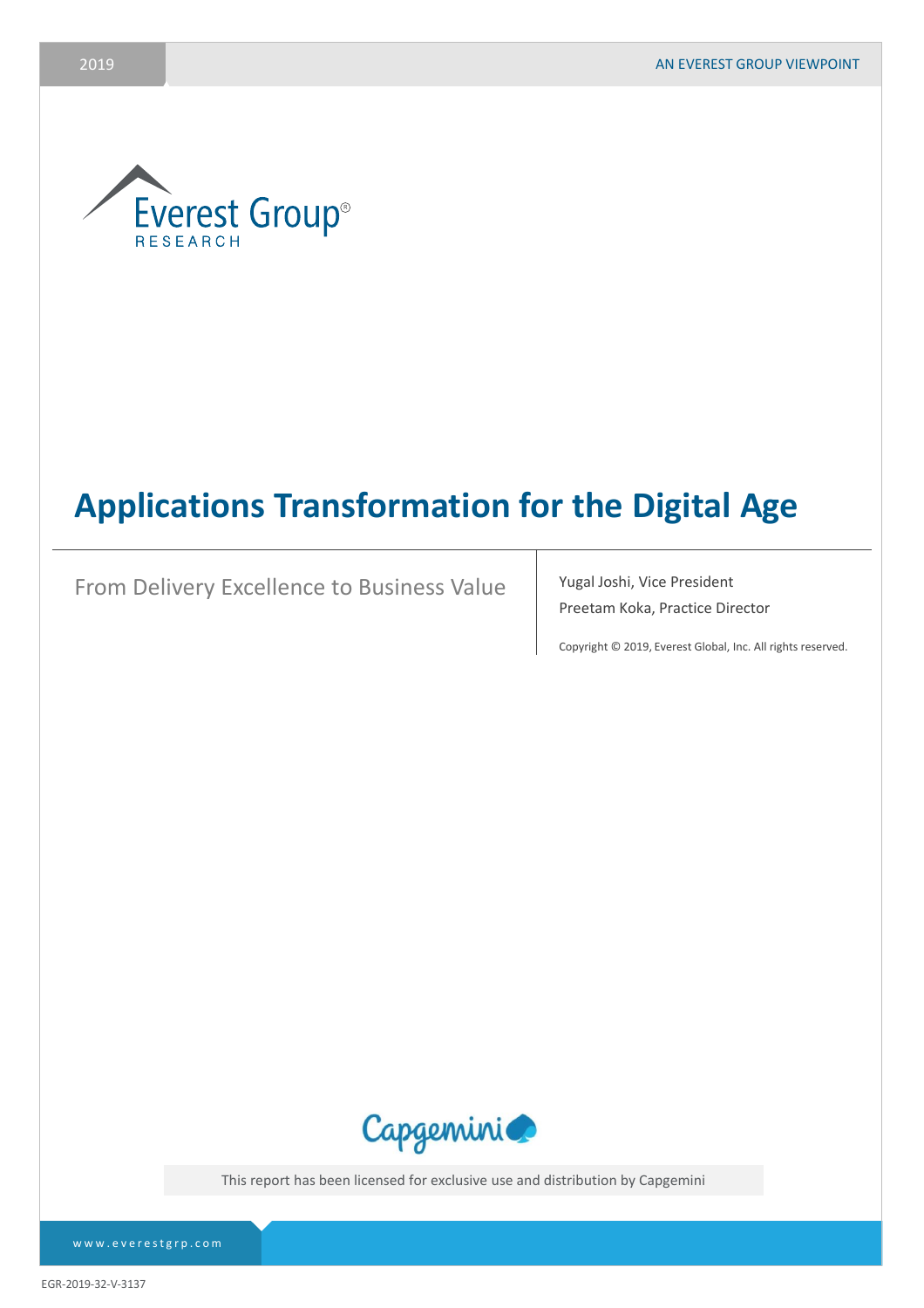# Executive summary

In the digital age, application services organizations are under immense pressure to respond rapidly to market changes to help transform business models and deliver business value, while remaining cost competitive. The need to address market pressures has made application services central to any forward-looking enterprise's strategy.

Despite enterprises' growing aspirations from application services, most struggle to effectively deliver business value. Traditional application services models are not equipped to meet business expectations of the digital age, as they have limited adaptability to change, poor delivery speed, inefficient processes, and limited ability to drive innovation.

Applications services priorities and objectives need to be closely aligned with business goals to serve customers faster, enhance customer experience, and scale products and services.

Application services for the digital age requires a fundamental shift across key principles that form the building blocks for evolution. This change requires application services organizations to be agile to enable business outcomes, continuously evolve and innovate to adapt to changing business dynamics, enable orchestration of services that are business focused, and drive efficiencies to reduce costs and improve operational efficiency.

Successful transformation requires changes across multiple aspects spanning organizational design, culture, processes, and technology. It involves fostering a product-oriented mindset for innovation, embracing and implementing DevOps across the organization, infusing intelligent automation across the application life cycle, and modernizing the application portfolio to maximize business value.

This report analyzes the challenges inhibiting existing application services models, describes enterprises' evolving expectations, and suggests how enterprises can transform application services. The key areas of focus are:

- ⚫ Key challenges of traditional application services models
- ⚫ Evolving enterprise expectations from application services
- ⚫ Key principles for building and evolving application services
- ⚫ Measures enterprises can adopt to transform their application services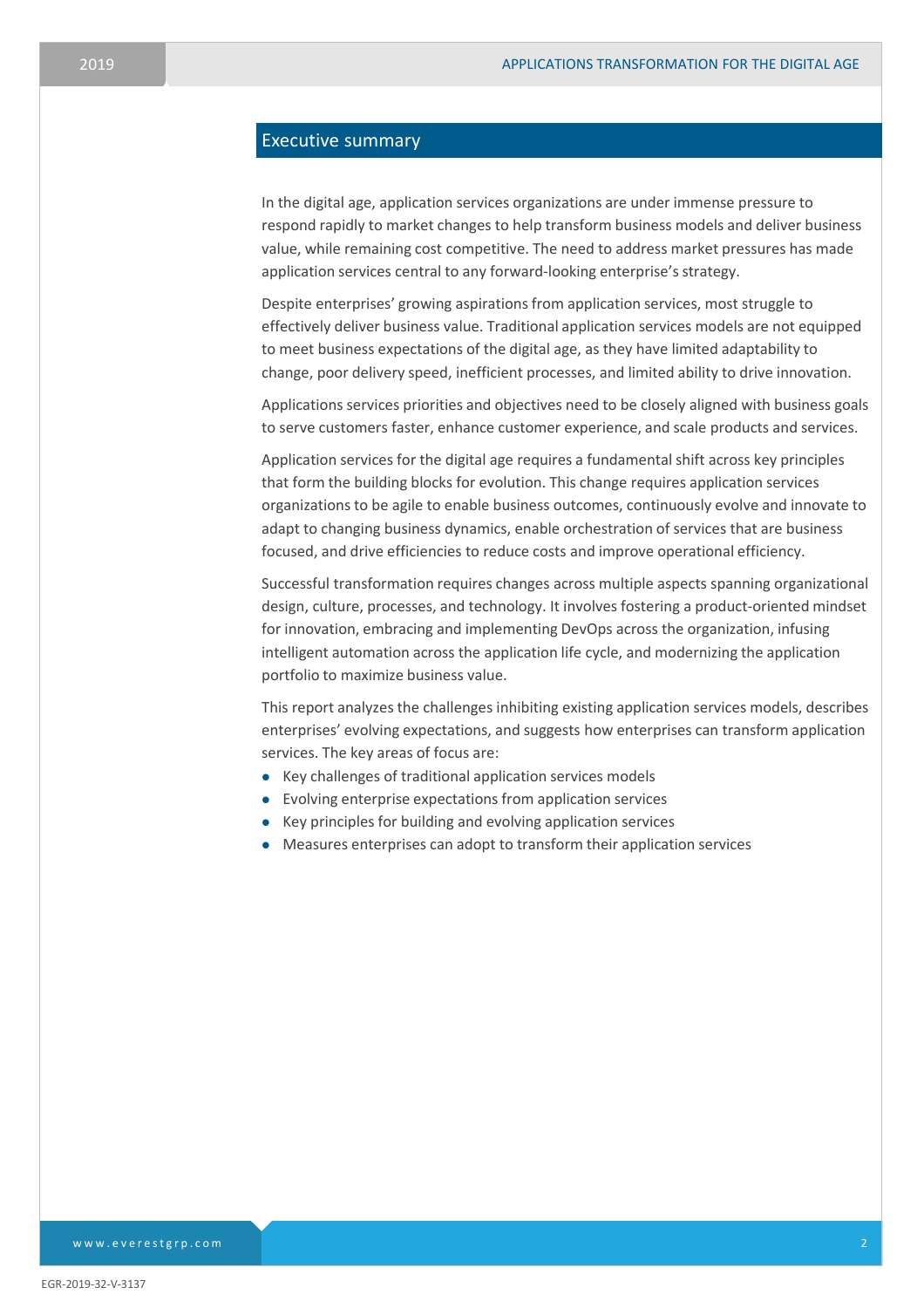# The current enterprise applications landscape fails to achieve desired business outcomes

#### **Everest Group perspective**

Enterprise success in the digital age depends on **enhanced customer experience**, new revenue streams, continuous product and service innovation, and faster time-to-market. However, application services organizations are **unable to fully deliver** in line with enterprises' business goals.

## **The current applications landscape cannot achieve desired business goals**

Although enterprises have demanding aspirations from application services, most enterprises fail to fully meet desired business goals. Application services organizations are unable to optimally support enterprises' digital transformation efforts to drive growth and improve efficiency. Exhibit below describes how current applications landscape are unable to help enterprises achieve desired business outcomes.

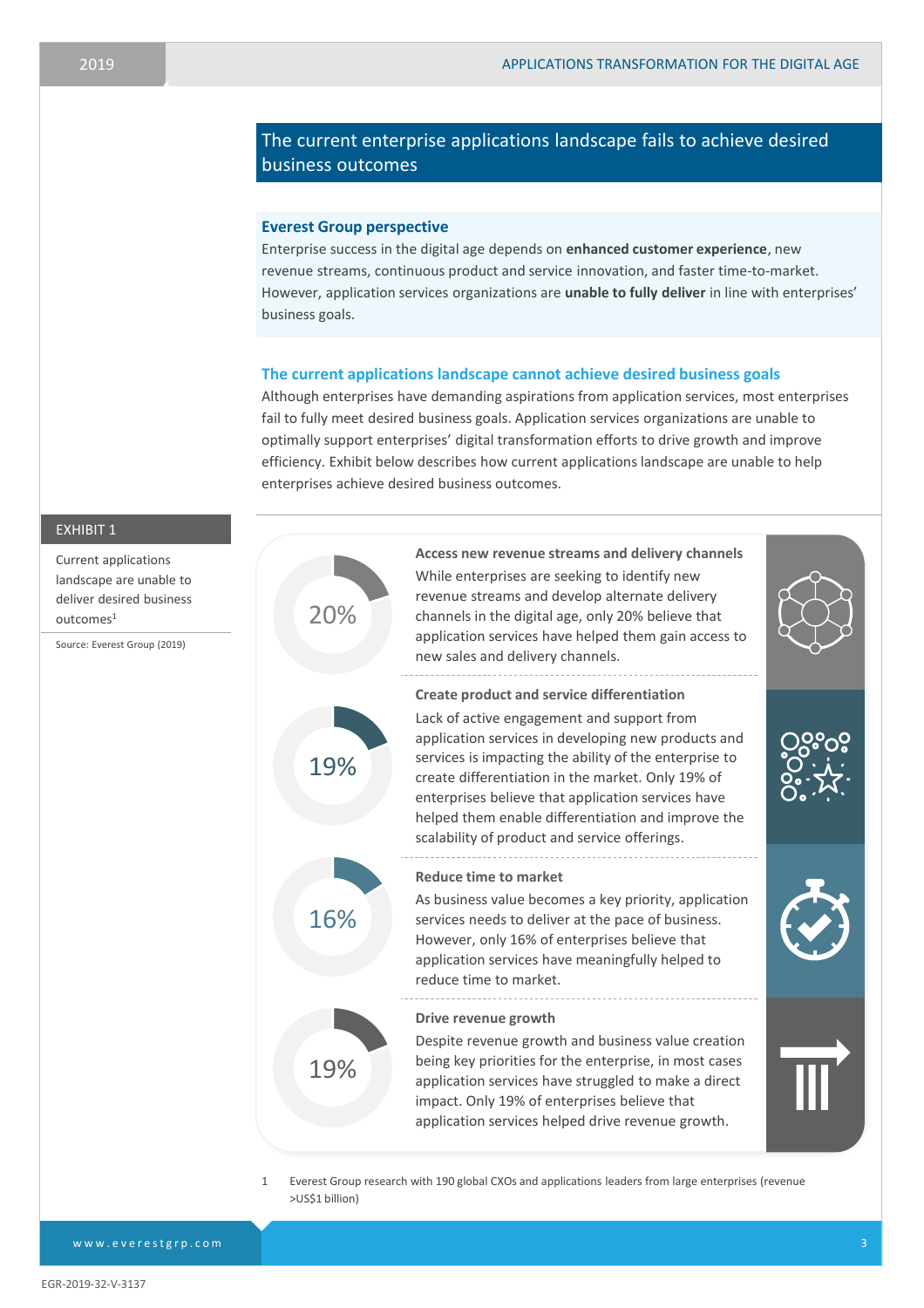# Traditional application services models are unable to drive business value

## **Everest Group perspective**

The burden of legacy systems, a linear development approach, siloed organizational structures, and sub-optimal automation of traditional models **do not allow enterprises to meet evolving business needs**. There is an urgent need to shift from these traditional value levers to maximize value. Exhibit below illustrates the key challenges traditional application models face.

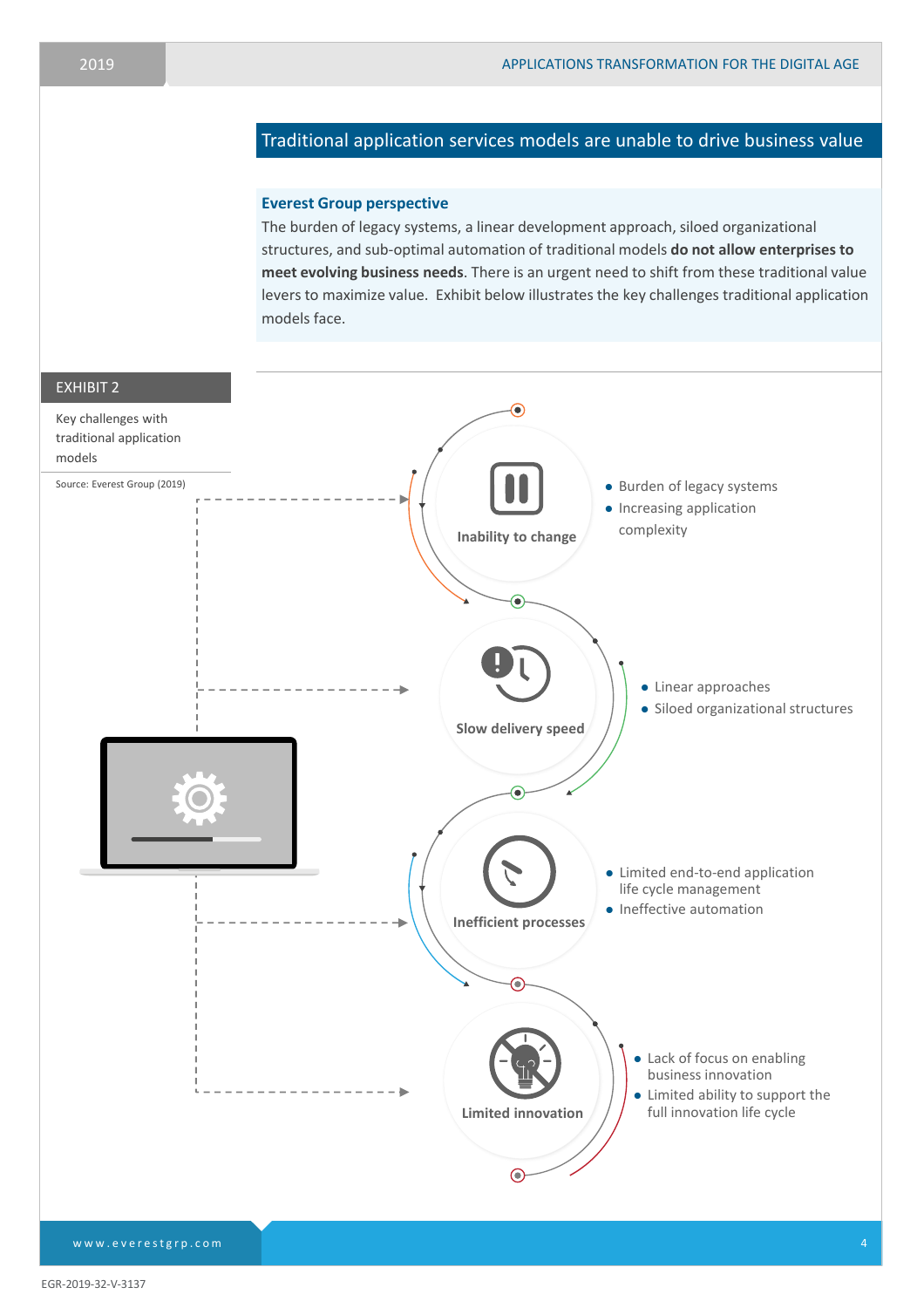Enterprise applications leaders are so focused on technology outcomes that they forget their business value. For example, only **28%** of these leaders mentioned that speed of execution is considered a key metric for building a business case for application projects.<sup>1</sup>

#### Inability to change

Enterprises embracing digital transformation are inhibited by the limitations of legacy systems and rising complexity of applications. Legacy systems were designed as monoliths, with tight coupling between modules and components, making them inflexible to dynamic changes. Traditional application development methodologies offer limited scope of modification and reversibility impacting outcome velocity. Digital businesses require applications that can be adjusted dynamically, managed easily using discrete components, and developed using design principles.

#### Slow delivery speed

Speed has become the new currency in IT today. The emergence of newer digital business models is shrinking product life cycles and require an iterative approach to application development. Siloed organizational structures, limited collaboration across teams in traditional models, and a linear approach result in lengthened application development cycles and limit the agility to respond to market changes.

## Inefficient processes

Traditional application development and management methods are labor intensive and heavily dependent on the skills of the people involved. The lack of standardized automation for repetitive tasks across the application life cycle hampers cost savings and operational efficiency. Enterprises' governance processes to manage their application services landscape, from development to production support, are typically fragmented and most often do not have an end-to-end view of performance across the application life cycle. This approach results in sporadic instances of cost saving rather than cost efficiencies across the application portfolio.

## Limited innovation

Application services have traditionally been cost-driven organizations, primarily focused on "keeping the lights on." Business stakeholders who now have an increasing influence on application budgets, view IT as a bottleneck in enabling business innovation. In the current context, technology innovation within application services has limited linkage to generating business value. In most cases, application services organizations lack the capabilities to support businesses through their end-to-end innovation process.

1 Everest Group research with 190 global CXOs and applications leaders from large enterprises (revenue >US\$1 billion)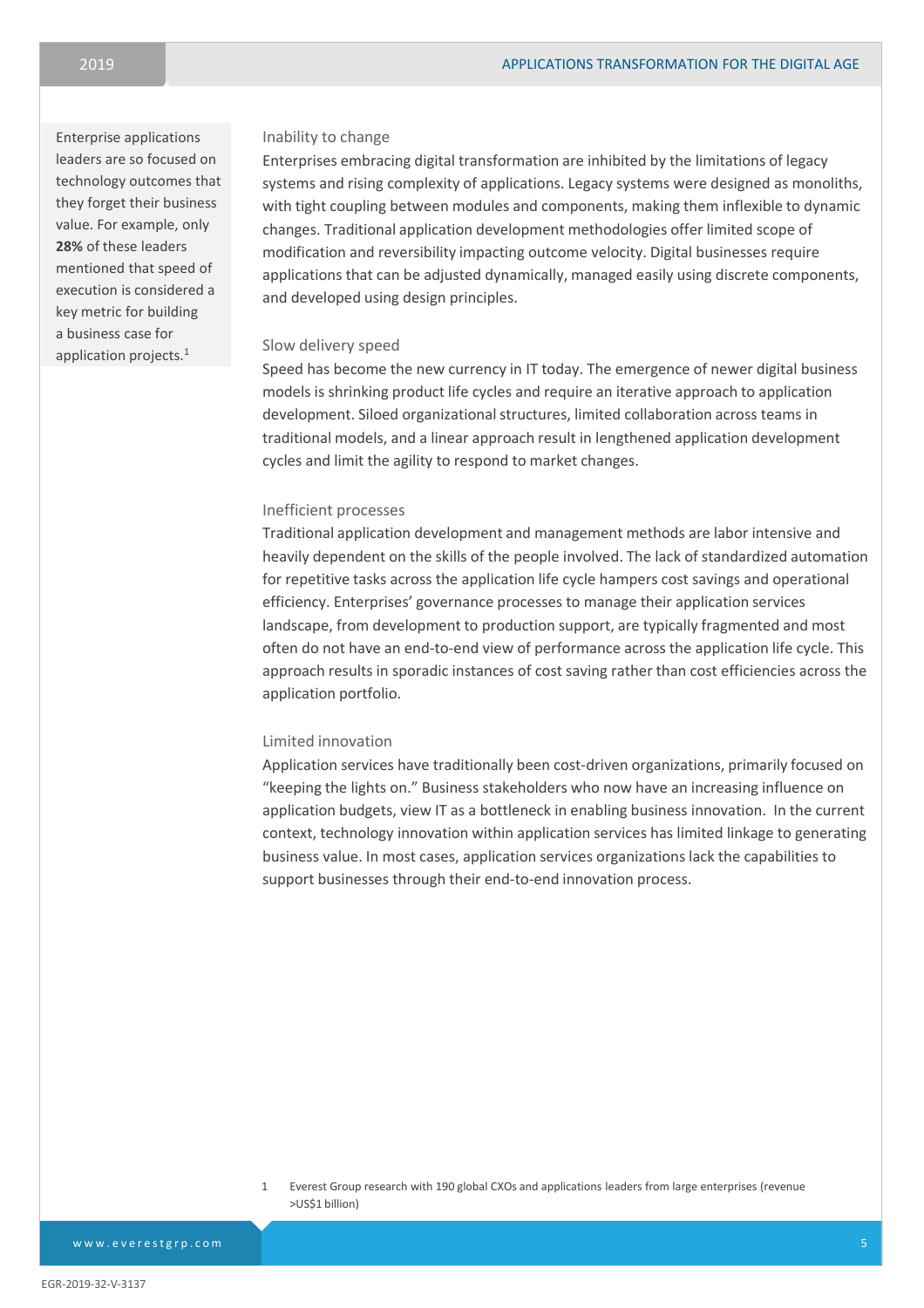# Enterprises' expectations from application services are evolving

#### **Everest Group perspective**

As businesses seek to accelerate their digital transformation efforts, application services are fast expanding beyond IT service delivery, emerging as a strategic pillar to assure business outcomes. Application services are expected to **be agile, continuously evolve to meet digital business needs**, and generate tangible business value, while managing costs effectively.

# **Strategic priorities of enterprises' application services strategy**

Three priorities have the greatest influence on enterprises' application services strategies.



# Align with enterprise digital strategy

As enterprises undergo rapid digitalization, new business models are emerging and applications are required to play a central role in enabling business model transformation. Dynamic market shifts and changing customer needs mean that IT function is expected to manage and transform business in the new digital landscape. Enterprises' expectations from application services have shifted from supporting a steady-state operations environment to playing a key role in enabling business model shifts. Application services are expected to be agile, and continuously evolve to meet digital business needs.

#### Drive business value and customer experience

Application objectives should be closely aligned with business outcomes and KPIs, and not to IT metrics. Application services should impact business value creation with the goal of serving customers more quickly, enhancing customer experience, and enabling the scalability of products and services. Enterprises' expectations from application services have evolved from ensuring IT delivery excellence to generating measurable business value.

1 Everest Group research with 190 global CXOs and application leaders from large enterprises (revenue >US\$1 billion)

EXHIBIT 3

Top three priorities driving enterprises' application services strategy

*% of enterprises that consider the following objectives as their key application services strategic priorities* <sup>1</sup>

Source: Everest Group (2019)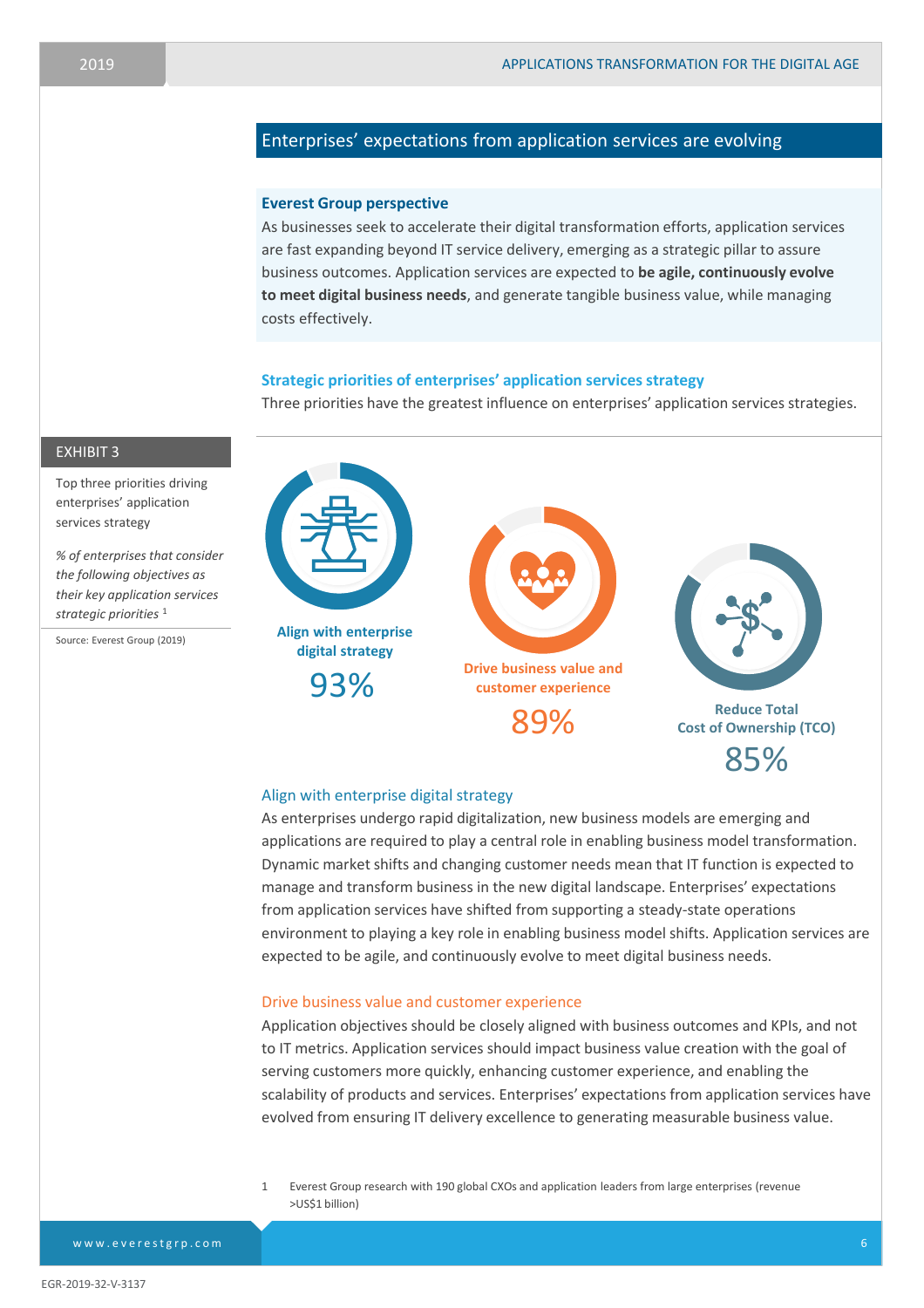## Reduce TCO

While enterprises need to build new capabilities and invest in technologies to enable digitalization, it is equally important for them to focus on cost-effective application services delivery. The changing technology landscape has shifted enterprise expectations from achieving cost savings through arbitrage-based models to driving cost efficiencies via automation and productivity enhancements. The exhibit below highlights changing enterprise expectations from application services.



EGR-2019-32-V-3137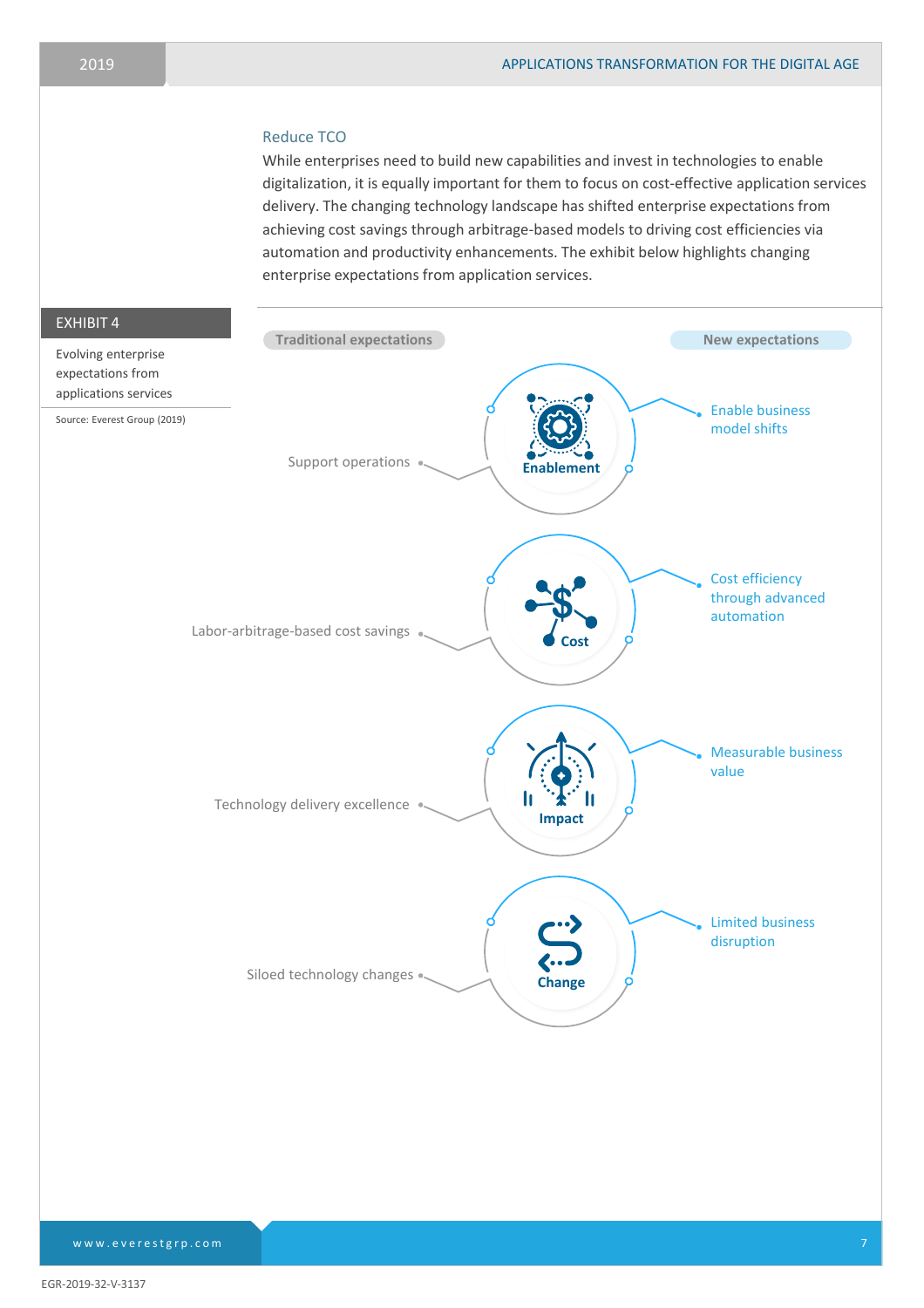# Principles of application services in the digital age

#### **Everest Group perspective**

Application services for the digital age need to be built and evolved around four key principles: **agility driven**, to respond to business dynamics; **business focused**, to orchestrate services aligned to outcomes; **efficiency based**, to drive cost and operational efficiency; and **innovation led**, to enhance legacy applications and adopt newer solutions.



#### Agility driven

The digital era demands an application services operating model that is more flexible and responsive to business needs, expedites service delivery, and reduces time-to-market. Leveraging the Agile and DevOps models, applications can be designed iteratively, in a reversible manner with quick rollbacks, and with high development velocity. Enterprises also need to embrace cloud platforms to drive flexibility and agility across the technology stack. Adoption of Agile and DevOps practices should not only be restricted to "SDLCcentric" activities but should become a part of a cultural transformation within application services teams.

#### Business focused

In the digital age, where services are multi-sourced, IT should not only be leveraged to deliver services, but it should also orchestrate the integration of services across the enterprise to drive business outcomes. This change requires strong alignment and integration across portfolio management, operations, quality assurance, and performance governance across both infrastructure and application elements.

Enterprises need to take a holistic view of services integration to reduce costs, lower complexity, and minimize risks, while enabling faster delivery. Data generated through service integration hubs can serve as a prolific source of business insights. These insights can help eliminate business leakage and introduce improvements such as early defect detection, faster technology adoption, and better workflows.

1 Everest Group research with 142 senior IT executives and application leaders

Enterprise application leaders are adopting DevOps to drive agility. Our research suggests **63%** of these leaders believe that DevOps will become the de-facto model of software development and deployment in the future.<sup>1</sup>

www.everestgrp.com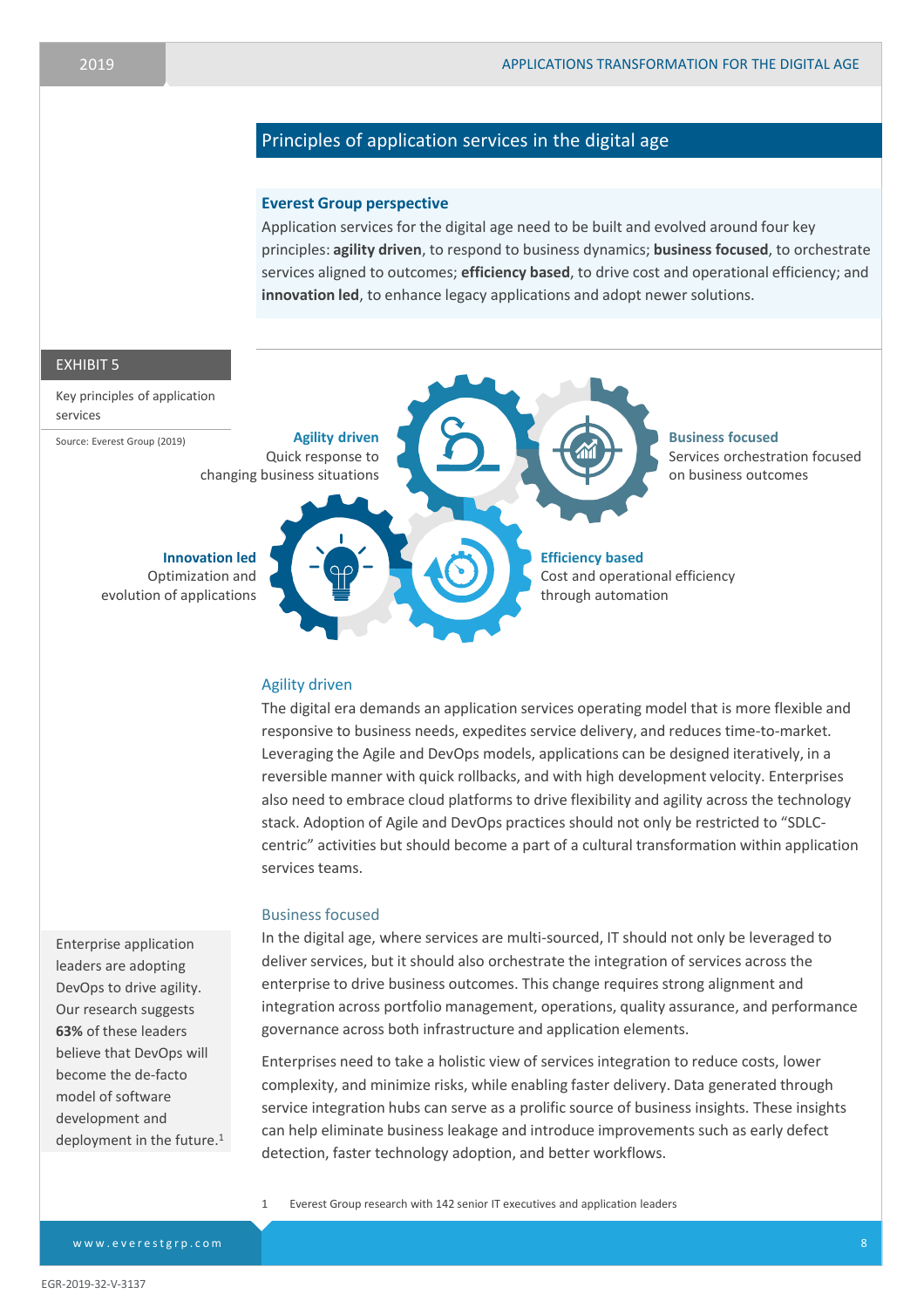Our research analyzed applications automation adoption and found that **75%** of enterprises leverage automation primarily for QA and maintenance. <sup>1</sup>

#### Efficiency based

Despite the ever changing needs of digital business, enterprises must run their applications cost effectively. They need to reduce their reliance on human intervention and focus on generating cost and operational efficiencies through extreme automation across the application life cycle. As adoption of Agile and DevOps increases, the need for enterprises to build automated workflows to drive efficiency will also become critical. Currently, automation of application services is largely focused on quality assurance and management phases. However, increasing adoption of automation of development centric activities will help reduce the burden of developer overheads and improve productivity.

Leveraging AI techniques and intelligent automation will impact the way applications are developed, tested, and maintained. For example, in the development phase, machine learning techniques can be leveraged to scan requirement documents and use recommendation engines to suggest global code snippets.

# Innovation led

Enterprises aspiring to enable digital transformation are often inhibited by the limitations of legacy systems and complex application landscapes. They need to evaluate, optimize, and evolve their applications portfolios to reduce technical debt and improve business agility. This process requires continuous opportunity assessment for applications modernization to ensure alignment with the evolving technology landscape to drive business value.

Legacy applications built as monolithic systems need to be upgraded to modern digital architecture to meet enterprise expectations around dynamic realignment of business priorities. Service-based architecture, such as microservices, can help build loosely coupled modules that are disjointed but allow individual components to be integrated or updated easily.

A key principal of service-based architecture is leveraging design thinking to develop design-centric applications and architecture that can dynamically adapt to refactoring or rearchitecture needs. The use of a service-based architecture enables the enterprise to quickly add or modify application features and continuously evolve independent service components. Such continuous evolution requires an innovation and experimentation-driven culture that promotes collaboration and accepts failure, as this kind of culture helps to identify gaps in existing systems and improve acceptability of the new solution. Innovation must be embedded as a core value of application services, and should not just be limited to enabling innovation, but should include owning and driving end-to-end innovation.

- 1 Everest Group PEAK Matrix™ for Automation in Application Services 2019
- 2 Everest Group research with 190 global CXOs and application leaders from large enterprises (revenue >US\$1 billion)

Almost **89%** of enterprise applications leaders mention that evolving existing applications is a core focus area of their applications roadmaps. <sup>2</sup>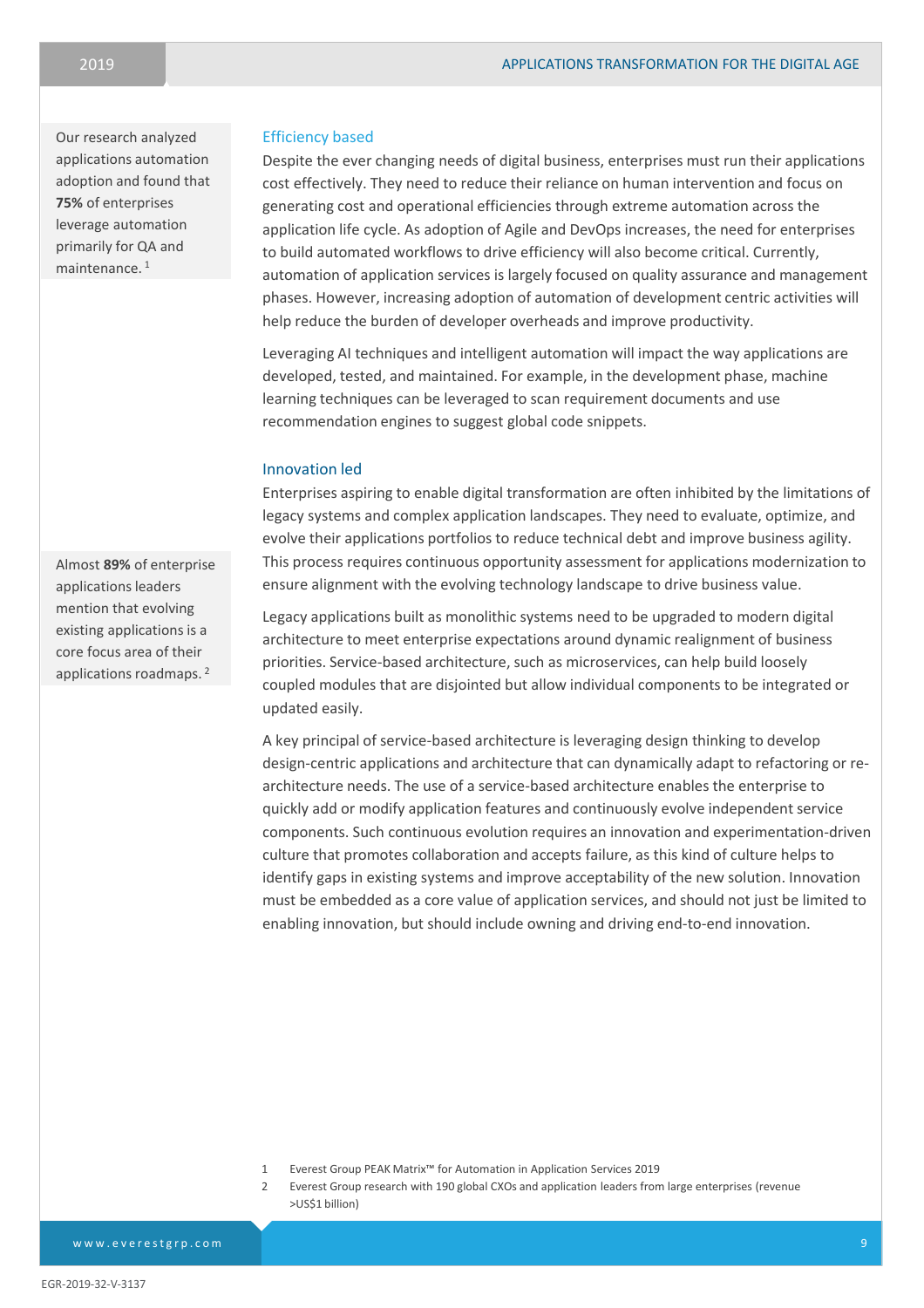# How can enterprises transform their application services for the digital age?

# **Everest Group perspective**

Transforming application services requires changes across multiple dimensions. It involves fostering a **product-oriented mindset to drive innovation**, implementing DevOps across the organization, leveraging intelligent automation to improve efficiency, and, most importantly, **optimize and modernize the applications portfolio** to reduce the burden of legacy systems.





Below are several examples of large enterprises that have successfully transformed their applications to deliver business value in the digital age.

| Enterprise      | What was the challenge?                                                                                                                                  | How did they transform?                                                                                                                                                                             | <b>Outcome</b>                                                                                    |
|-----------------|----------------------------------------------------------------------------------------------------------------------------------------------------------|-----------------------------------------------------------------------------------------------------------------------------------------------------------------------------------------------------|---------------------------------------------------------------------------------------------------|
| <b>ING AD</b>   | Changing customer expectations<br>and rapidly evolving digital<br>distribution models required ING<br>to transform its operating model.                  | ING embarked on a product-oriented agile<br>transformation journey, creating 350 nine-person<br>squads in "tribes" to encourage close integration<br>between product development and IT operations. | Significant benefits through<br>improved time-to-market<br>and enhanced customer<br>engagement.   |
| Walmart :       | Walmart Canada's legacy<br>applications were unable to scale<br>to serve customer needs during<br>Black Friday sales.                                    | Walmart re-platformed its legacy system to a<br>microservices architecture to achieve 100%<br>application availability at a reasonable cost.                                                        | Increased customer<br>conversion and cost savings,<br>and achieved zero downtime.                 |
| <i>NIKE</i>     | Nike's technology platform was<br>monolithic, lacked the scale<br>and speed to drive innovation,<br>and was hindering the growth<br>of digital channels. | Nike implemented DevOps practices for<br>continuous delivery and modernized legacy<br>monolithic applications leveraging service-<br>oriented architecture.                                         | Shorter development cycle<br>and increased agility for<br>digital transformation.                 |
| <b>Rabobank</b> | Changing regulatory requirements<br>required Rabobank to speed up<br>testing without exposing sensitive<br>data and personal information.                | Rabobank embarked on a multi-year radical<br>automation initiative that involved automating<br>the delivery of test data and deployments.                                                           | Shorter end-to-end<br>testing time (from weeks to<br>days) and enhanced<br>regulatory compliance. |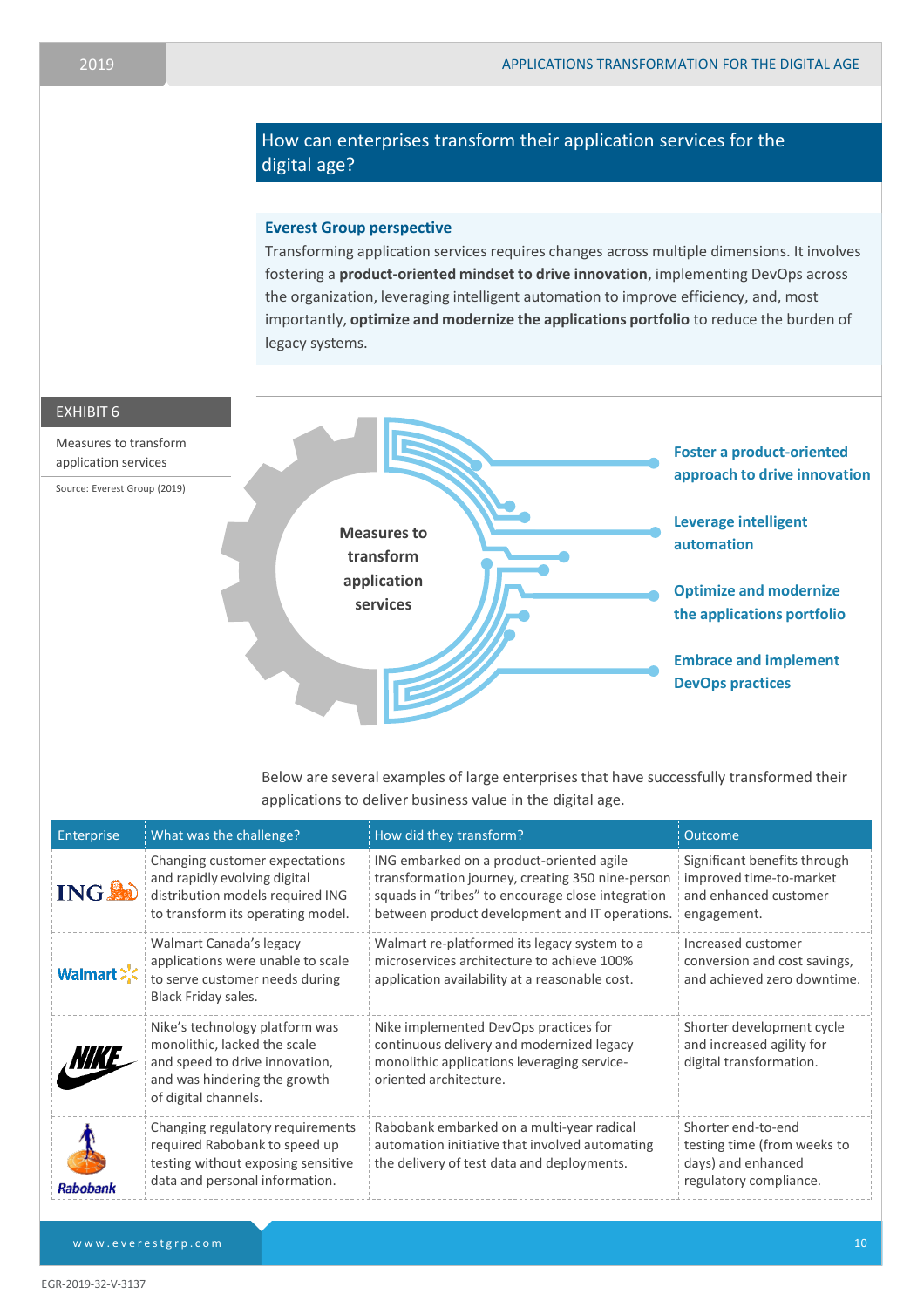Our automation research suggests that only **29%** of enterprise automation use cases today can be called "intelligent/advanced." 1

## Foster a product-oriented approach to drive innovation

Enterprises should treat customer-facing applications as products instead of projects. Product-oriented principles can help enterprises accelerate innovation and minimize risk via design thinking, crowdsourcing, and rapid prototyping.

# Leverage intelligent automation

Enterprises need to evolve through their automation journey to move toward AI-infused intelligent automation. Intelligent automation will encompass traditional automation such as RPA, as well as advanced cognitive automation capabilities, such as natural language processing, machine learning, and deep learning. With increasing adoption of AI-infused automation, successful integration with legacy systems becomes critical. Enterprises need to prioritize the right use cases, develop customized solutions for the existing technology landscape, assess the downstream impact of implementing automation, redefine policies, and ensure change management.

## Optimize and modernize the applications portfolio

Enterprises should evaluate their portfolios to identify legacy applications built as monolithic systems and optimize or modernize them to meet dynamic business expectations. This means that the legacy applications are not jettisoned but enhanced to ensure business value. Enterprises need to develop a business-led roadmap for application modernization to maximize the value. They should identify applications with limited business value, reevaluate legacy architecture, rebuild components of existing applications, and move existing monolithic architecture to a modular and loosely coupled architecture.

## Embrace and implement DevOps practices

Implementing DevOps requires enterprises to make changes across governance, tools, technology, people, and change management. DevOps requires a fundamental shift in organizational culture, with strong executive buy-in and commitment. DevOps should be implemented in a phased manner, and the process often begins by starting small, executing it successfully, and then scaling the transformation. For successful implementation, enterprises should develop a DevOps roadmap aligned to enterprise strategy, closely align DevOps implementation efforts to other technology transformation efforts, implement continuous delivery, and adopt advanced deployment techniques. As automation is a key pillar of DevOps, it is critical to identify where and how automation should be introduced.

1 Everest Group PEAK Matrix™ for Automation in Application Services 2019

This is not about jettisoning the legacy applications but enhancing them to ensure business value.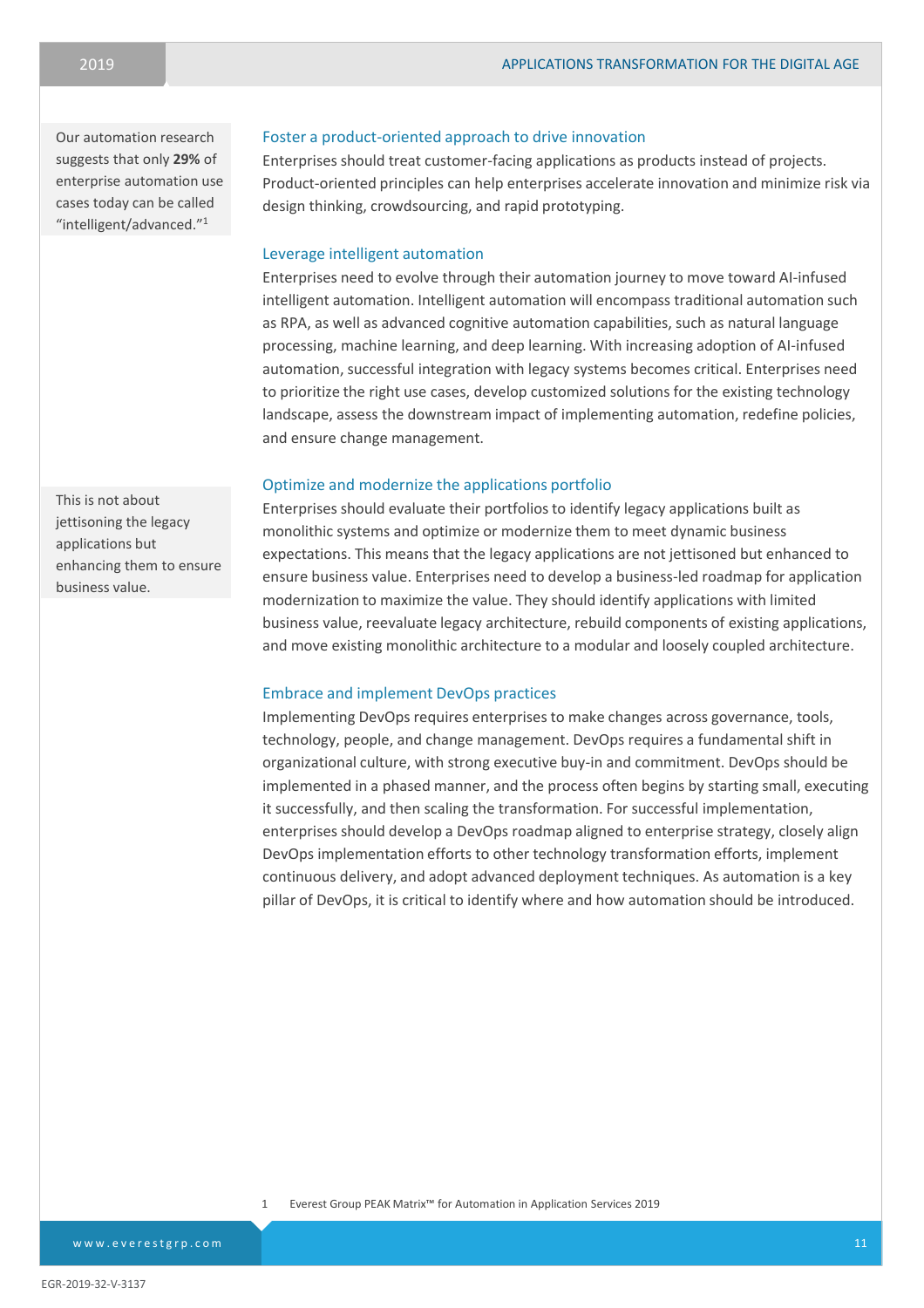# **Conclusion**

Cost savings and operational excellence should be deeply ingrained into the goals of applications organizations.

Application services transformation is a journey that fundamentally changes the way in which applications are consumed and delivered. As enterprises embark on this journey, Everest Group recommends that all changes and initiatives undertaken, irrespective of scale, should be aligned with four "pillars of evolution".

# Continuous improvements in cost and operational efficiencies

Enterprises should have a laser sharp focus on continuously evaluating their application portfolios to ensure cost and operational efficiency gains. Enterprises' transformation efforts must include the adoption of modern development and delivery principles, and the use of extreme automation to simplify, standardize, and automate processes.

#### Delivery of application services for business value

Applications play a critical role in digital businesses. It is imperative for enterprises to ensure application services' development and delivery centered on business needs. This would require making changes to systems with a clear understanding of the business impact they would create and their influence on business value. Enterprises need to identify and redefine their performance metrics to measure value delivered based on operational and strategic business priorities.

# Ongoing evolution of application portfolio

As enterprises optimize and modernize their application portfolios and technology landscapes, they should also simultaneously foster a culture of continuous evolution within application services organization. To minimize risks and maximize business value, enterprises can adopt an incremental approach to modernization initiatives to move towards a digital-ready application services landscape.

#### Innovation-led approach

Enterprises should regard their innovation agendas as the core consideration for driving change across both technologies and businesses. Application services organizations should not only take an innovation-led approach across the application life cycle, but also leverage applications innovation as a catalyst for accelerating business initiatives.



Almost **80%** of application modernization initiatives are lift and shift, and forgotten quickly. Such models do not create longterm business value.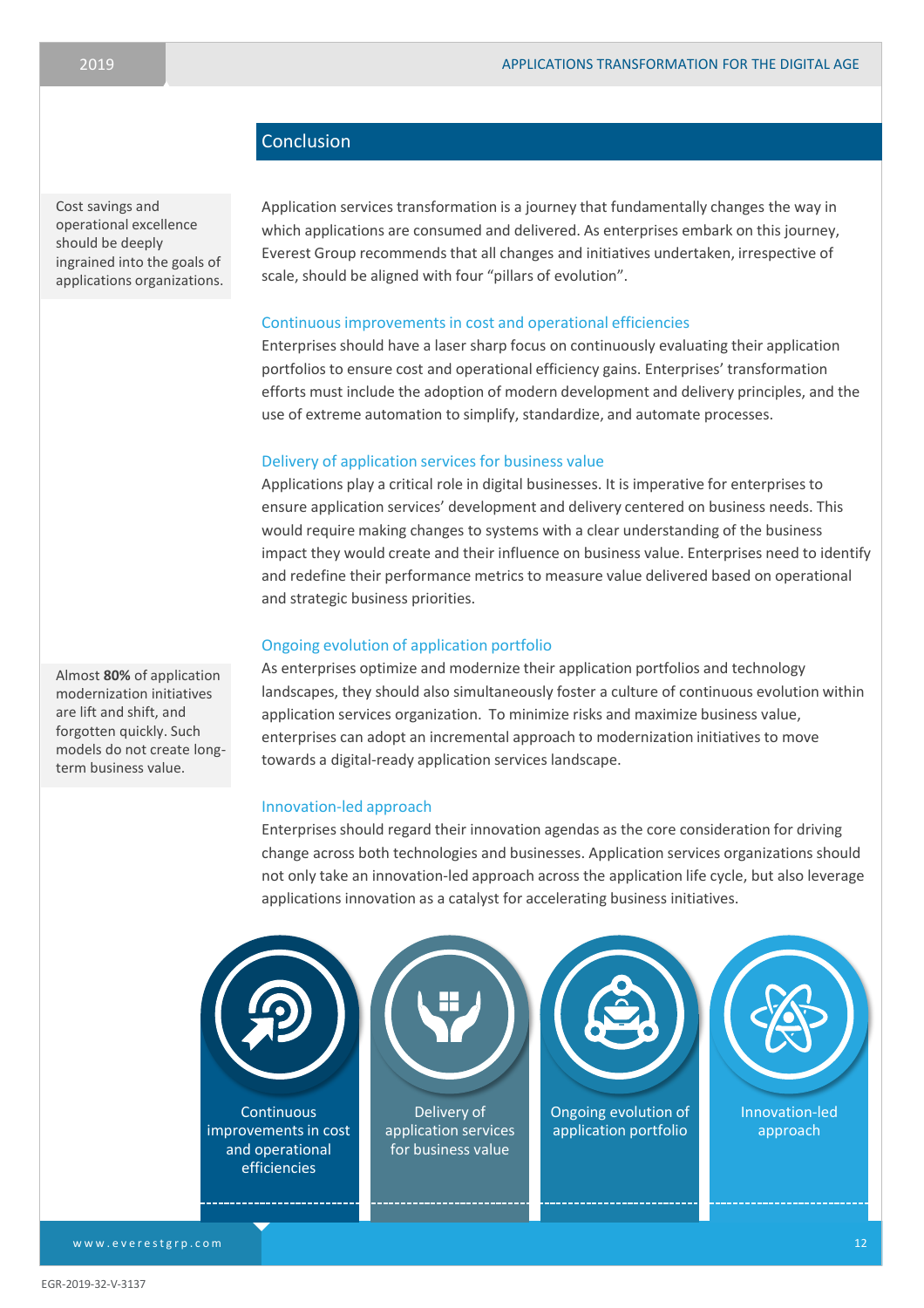As enterprises move forward in their digital journeys, it becomes imperative for them to ensure their application services evolve to generate tangible business value. Everest Group believes that enterprises undergo three broad phases in transforming their applications landscape.

# EXHIBIT 7

# Application evolution

#### continuum

| Source: Everest Group (2019) | Initiate                                                                                                          | Enhance                                                                                                                            | Transform                                                                                                                                                 |
|------------------------------|-------------------------------------------------------------------------------------------------------------------|------------------------------------------------------------------------------------------------------------------------------------|-----------------------------------------------------------------------------------------------------------------------------------------------------------|
| Vision                       | Support business                                                                                                  | Enable business                                                                                                                    | Partner with business to<br>generate business value                                                                                                       |
| <b>Technology</b>            | • Get the basics right around<br>efficiency and optimization<br>• Rationalize the<br>tools landscape              | • Reduce technical debt<br>and move to<br>service-based design<br>• Establish a tools<br>orchestration platform                    | • Modernize technology<br>stack and digital-native<br>architecture<br>• Implement orchestrated,<br>self-service-based delivery<br>of tools                |
| Organization<br>design       | • Introduce Agile and DevOps<br>practices in small pockets<br>• Initiate collaboration<br>between IT and business | • Expand Agile and DevOps<br>across the portfolio<br>• Drive collaboration and<br>shared accountability<br>between IT and business | • Embed Agile and DevOps<br>into organizational culture<br>• Ensure strong collaboration<br>and well defined<br>accountability between IT<br>and business |
| <b>Processes</b>             | Manually manage and<br>standardize processes                                                                      | Standardize processes, with<br>selective automation<br>in siloes                                                                   | Implement scaled, measured,<br>and automated processes<br>across the organization                                                                         |
| <b>Metrics</b>               | Align metrics to the<br>portfolio level                                                                           | Align metrics to IT outcomes                                                                                                       | Align metrics aligned to<br>business outcomes                                                                                                             |

Not all application journeys will be the same, nor will all enterprises move in a linear manner from one stage to the next. However, all enterprises should consider making longterm changes across the above-mentioned set of interconnected dimensions. Transforming the applications landscape to drive business value in the digital age will need to be a combination of doing the basics right, the simple things, and advanced initiatives.

www.everestgrp.com